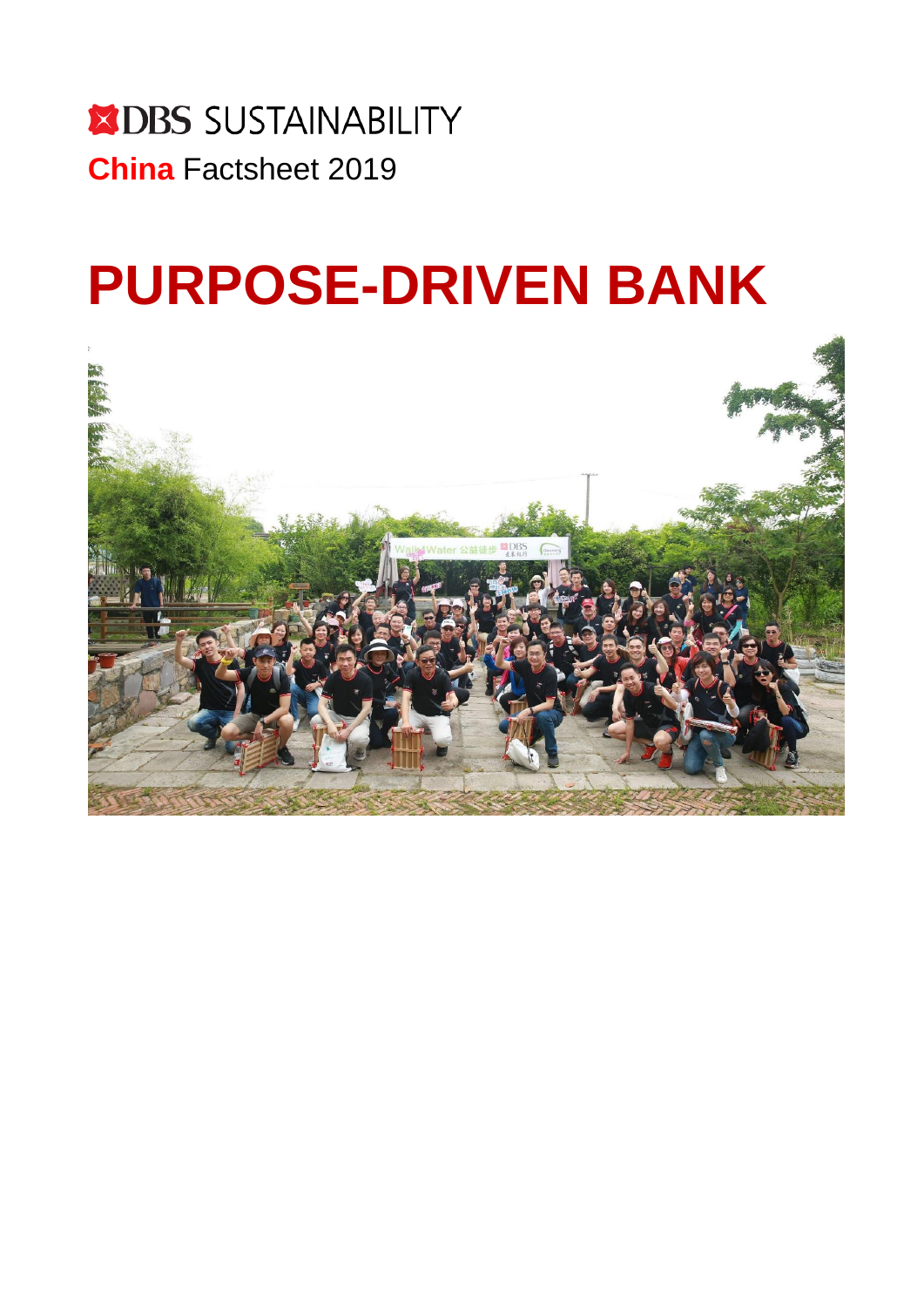### **DBS sustainability overview**

Our approach to sustainability is based on three pillars– (i) Responsible banking, (ii) Responsible business practices and (iii) Creating social impact.

#### **Responsible banking**

We incorporate responsible financing in our lending practices, support our customers' transition towards more sustainable low-carbon business models and improve customers' access to ESG investments. We conduct our business in a fair and responsible manner. This includes advancing financial inclusion, taking a proactive stance to protect our customers' information and preventing financial crime.

#### **Responsible business practices**

We do the right thing by our most important resource – our people – and consider environmental and societal factors in our business operations. We provide an inclusive work environment, manage our direct environmental footprint and seek to influence our supply chain towards sustainable practices. We also pay our fair share of taxes and make economic contributions to the communities in which we operate.

### **Creating social impact**

We seek to be a force for good by supporting social enterprises – businesses with double bottom line – and giving back to the communities in which we operate. Through our "People of Purpose" volunteerism movement, we also help to drive impact in the areas of the elderly, education and the environment.

For more information on DBS Group sustainability efforts, please clic[k here.](https://www.dbs.com/sustainability/default.page)

### **Progress on Sustainable Development Goals (SDGs)**

As a member of the United Nations Global Compact, we are committed to driving progress towards achieving SDGs. We believe that we have a role to play in promoting sustainable development. We have chosen to focus on the following six SDGs which we believe we can make meaningful contributions to, taking into account the markets in which we operate.

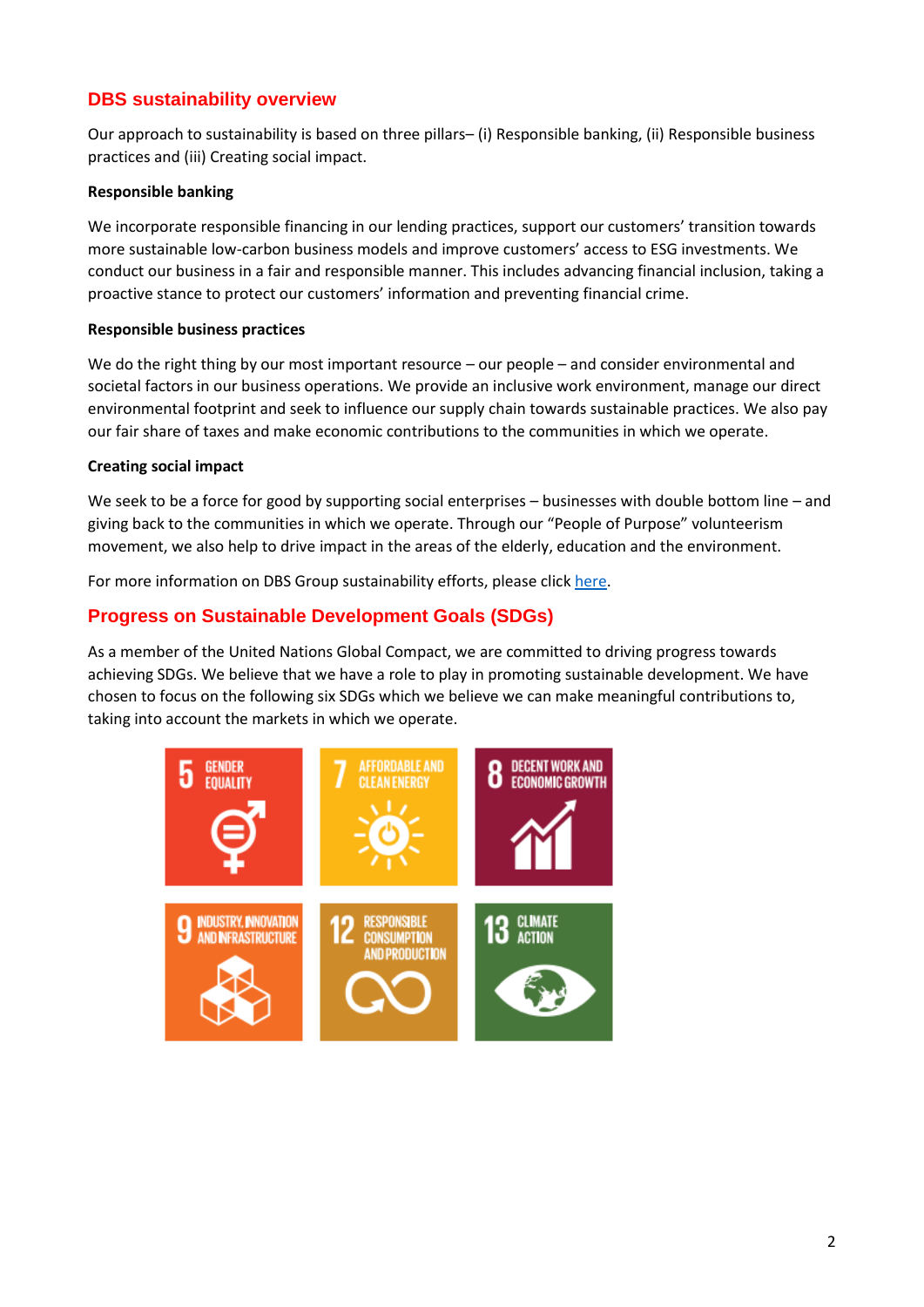### 3

# **DBS China**

## Foreword by Head of Sustainability Council – Alphae Chen

Sustainability is not just about adopting the latest energy-efficient technologies or turning to renewable sources of power. Sustainability is the responsibility of every single person every day. It is about changing our behaviour and mindset to reduce power and water consumption, thereby helping to control emissions and pollution levels. We must always base our commitment in the center of our own being, or else no commitment will be ultimately authentic.

For further enquiries, please contact: Kathy Weng Email: kathyweng@dbs.com Tel: +86 21 20610571

# **Pillar 1: Responsible banking**

- Throughout 2019, DBS China ECI team helped clients in power & utilities sector for successful bond issuance of more than USD 1.5bn. The fund was used in renewable energy area as well as related infrastructure development. Among those issuance, one bond is certified as green bond under international qualification.
- Throughout 2019, DBS China ECI team has provided RMB 250m loan to support a leading clean energy client, to develop a 48MW wind farm power plant in Zhejiang province. This is the first wind farm financing done by DBS China.
- Throughout 2019, DBS China drove its Sustainability agenda via the product front. Sustainability underliers from real estate investment trust companies – such as Ascendas Real Estate Trust (AREIT) – a key advocator giving importance and priority to ESG (Environmental, Social, and Governance) have been included in DBS China offering of Structured Products to consumers. Similarly, DBS China also launched ESG funds in the QDII platform, which are either with ESG stock-screening criteria or with ESG investment themes, such as Parvest Global Environment Fund.

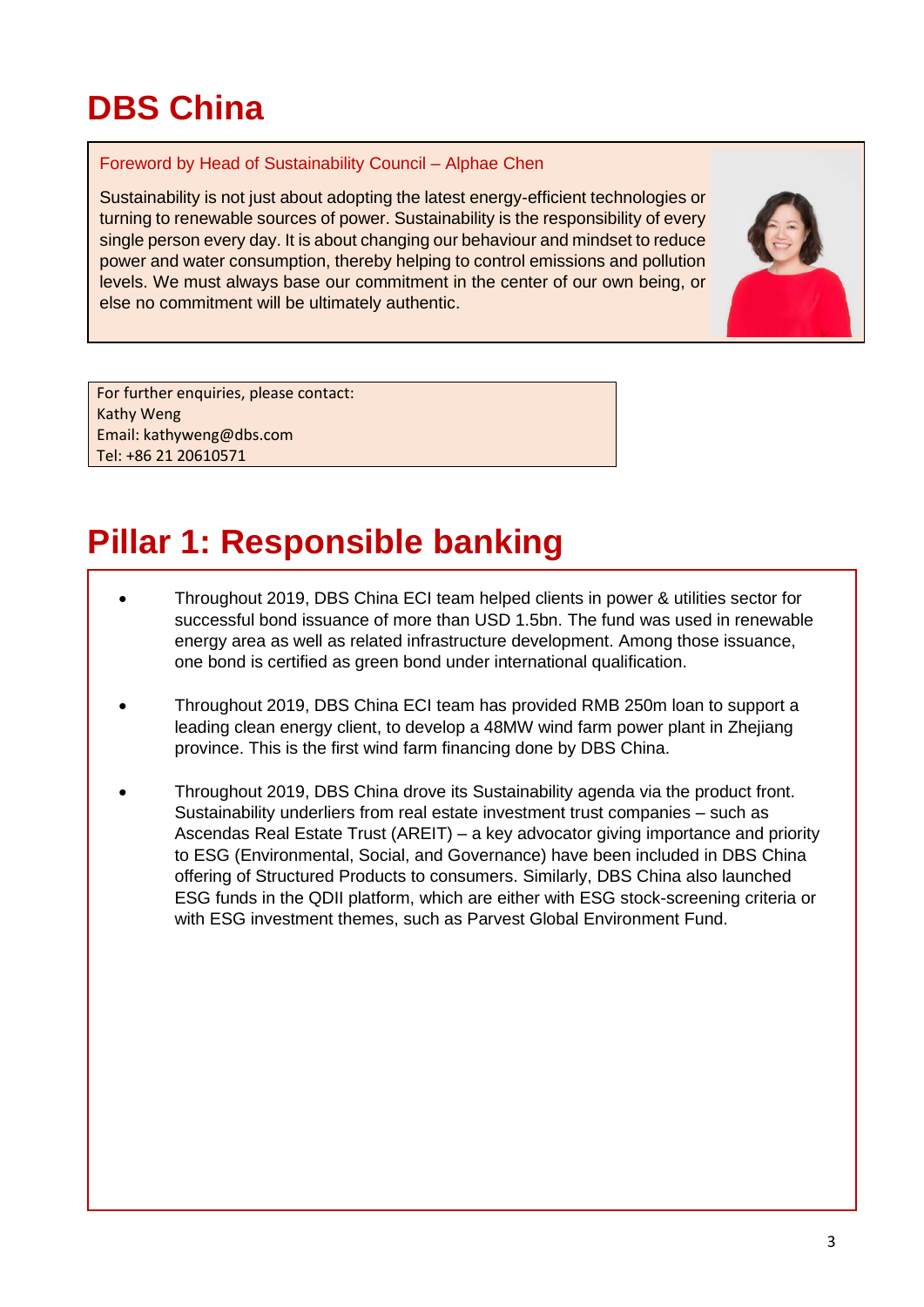# **Pillar 2: Responsible business practices**

| <b>Waste sorting</b><br>From 1 <sup>st</sup> Jul 2019, according to the provisions of the Shanghai Municipal Waste<br>Management Regulations, Shanghai began to officially implement waste<br>sorting. DBS Bank Tower and Shanghai sub-branches were removed personal<br>trash bin entirely in the office areas and waste sorting trash bins (Residual<br>Waste, Recyclable Waste, Household Food Waste, Hazardous Waste) have<br>been set up in specified area.                                                      |
|-----------------------------------------------------------------------------------------------------------------------------------------------------------------------------------------------------------------------------------------------------------------------------------------------------------------------------------------------------------------------------------------------------------------------------------------------------------------------------------------------------------------------|
| <b>Say NO to plastic</b><br>In line with Shanghai Municipal Waste Management Regulations, disposable<br>meal box abolishment was implemented at 17F canteen of DBS Bank Tower in<br>Shanghai from 1 <sup>st</sup> Jul 2019. Meanwhile, for those colleagues who bring their<br>own bento will be entitled to have CNY 1 discount of each deal. A good<br>approach to promote DBS sustainability initiatives internally.                                                                                               |
| Lower degree, More green<br>From Mar 2019, the temperature of air-conditioner in IT room was reset from<br>18-20 °C to 23 °C which saved utility consumption.                                                                                                                                                                                                                                                                                                                                                         |
| "Be My Guest"<br>"Be My Guest" program was launched on 15 July 2019. By end of Dec 2019, 39<br>opportunities have been offered by BU/SU for application, 85 staff applied and<br>60 of them have been accepted since July 15. The opportunity offering ratio &<br>application ratio are the highest among six core markets. The program has<br>enabled more effective cooperation cross departments. Engagement score<br>of Relationship-led culture (82%) in 2019 outpaced DBS(74%) and APAC Best<br>Employer (77%). |
|                                                                                                                                                                                                                                                                                                                                                                                                                                                                                                                       |

| <b>Key statistics</b>                                             | 2019      |
|-------------------------------------------------------------------|-----------|
| Total energy consumption (MWh)                                    | 3397.31   |
| Total emissions from electricity consumption (tCO <sub>2e</sub> ) | 2107      |
| Total water consumption $(m^3)$                                   | 5106      |
| Total waste generated (tonnes)                                    | 10.90     |
| Headcount (Male: Female)                                          | 602:1,283 |
| Voluntary attrition rate (%)                                      | 15.9%     |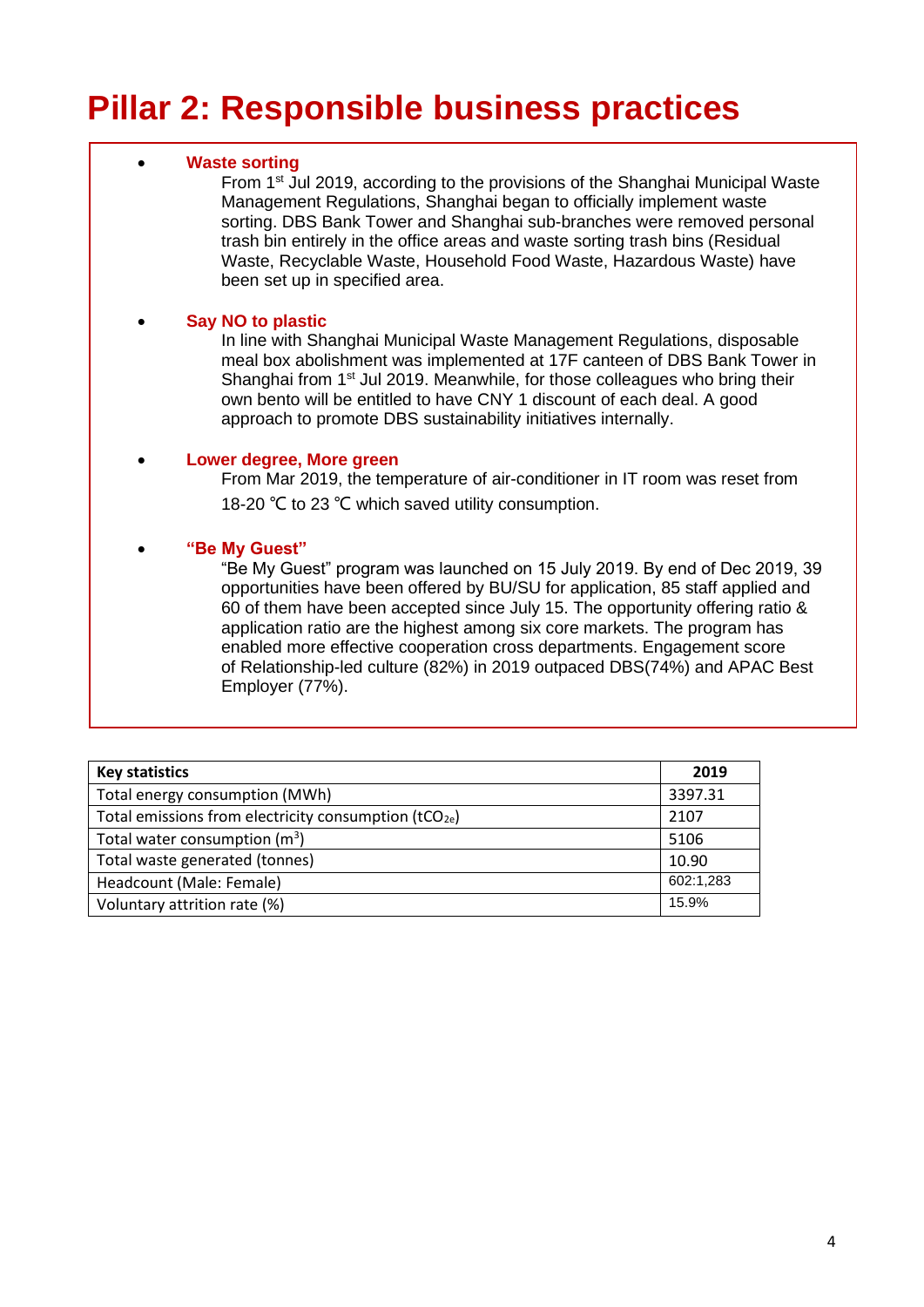# **Pillar 3: Creating social impact**

### **Igniting the Sustainability Sparks**

Aug 24&25, Shanghai – As part of our efforts to spread the sustainability message, DBS China organised a "RED" pop-up store at Tai Koo Hui, a popular shopping mall in Shanghai. With sustainability in mind, we (literally) used red-colored recyclable container boxes to build the "RED" house, with RMWL elements embedded in all the activities. The interactive fun & games over the two days included screening of the latest Sparks mini-series, a garbage classification VR experience, RMWL themed paintings from 2019 Family Makeathon, bicycles to generate electricity for the booth, and many others. We also engaged KOLs to livestream from the DBS "RED" house to create an online buzz, and that generated millions of online views. The pop-up store attracted thousands of shoppers, which led to hundreds of leads collected. There were also enquiries from interested business organisations keen on collaborating with us in future endeavors as such.

### **Imparting Financial Knowledge During Thanks-giving Month**

DBS China HR and LCS jointly hosted a one-day Thanksgiving People of Purpose volunteering event, where 40 colleagues interacted with migrant children from Shanghai Sun Flower Community – an NGO that focuses on education for migrant children. Thirty children between the ages of 10 and 12 learnt basic financial concepts and the composition of the banking system through board games, and listened to our volunteers share their experiences working in the bank. The children were also exposed to the concepts of sustainability as well as waste sorting and food waste.

### **Increasing Exposure of SEs We Support**

DBS China Sustainability Council organised a sustainability Lunch & Learn with senior management, and were joined by the founder of MotionEco, a DBS Foundation grant awardee. An episode from Sparks Season 2 "The Trash Princess" was screened with the Council sharing more about REmakeHub, the social enterprise that inspired the episode. The founder of MotionECO, Shutong Liu shared how they converted used cooking oil into environmentally-friendly biofuels, and in turn, increased food safety and reduced environmental pollution. Engaged participants provided advice to Shutong on how MotionECO could scale up business to create a viable eco-system. The session concluded with a discussion on how DBS China could make a positive social impact in 2020.